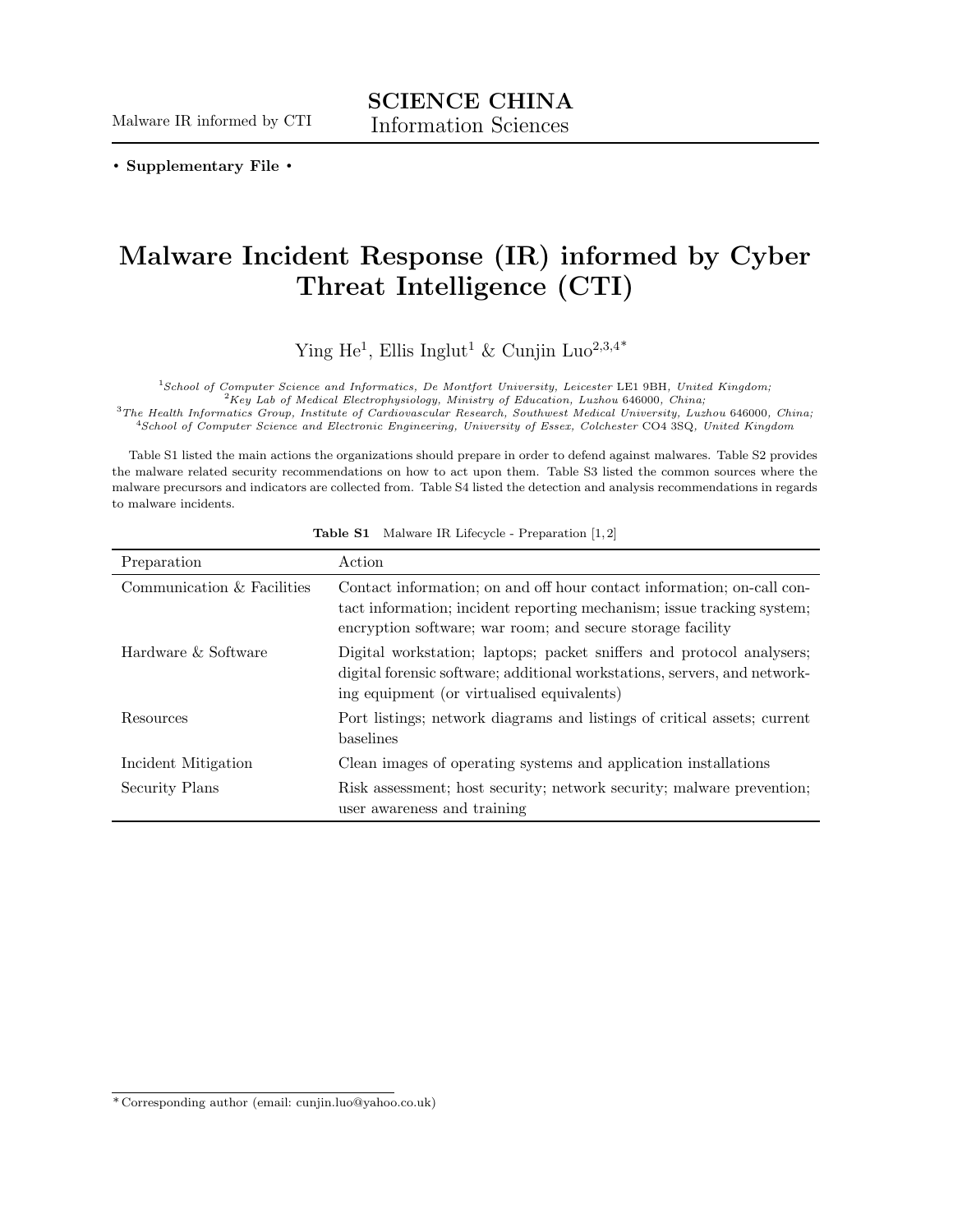**Table S2** Malware IR Lifecycle - Preparation - Recommendation

| Security Plans              | Recommended Practices                                                                                                                                                                                                                                                                                                                                                                                                                                                                                                                                                                                                                                                                                                             |
|-----------------------------|-----------------------------------------------------------------------------------------------------------------------------------------------------------------------------------------------------------------------------------------------------------------------------------------------------------------------------------------------------------------------------------------------------------------------------------------------------------------------------------------------------------------------------------------------------------------------------------------------------------------------------------------------------------------------------------------------------------------------------------|
| Risk Assessment             | Risk assessment determines the risks associated with each asset (e.g.,<br>system, network, application etc.) through assessing both the threats<br>and vulnerabilities within the organization $[3,4]$ . Each-specific threat<br>should be prioritised based on its risk levels, which is to be mitigated,<br>transferred, or accepted until the level of risk is acceptable.                                                                                                                                                                                                                                                                                                                                                     |
| Host Security               | Host security includes standard configuration should be used when<br>hardening hosts. This includes patches of hosts to be maintained<br>and updated appropriately. organizations should configure hosts by<br>following the principle of least privileged, granting users with the<br>privileges that are only relevant to their operation $[5, 6]$ . This can<br>prevent the malware from spreading internally through the users [7].<br>Auditing [5] should be enabled, and security related events logged,<br>for which organization should continuously monitor the hosts security<br>and configuration. Some malwares are developed to alter security and<br>configuration to avoid authentication and escalate privileges. |
| Network Security            | Network security within network parameters should be configured to<br>deny activities that are not expressively permitted $[5,6]$ , for example<br>Virtual Private networks (VPN) and dedicated connections to other<br>organizations [8].                                                                                                                                                                                                                                                                                                                                                                                                                                                                                        |
| Malware Prevention          | Malware detection software should be implemented at every level<br>within the organization $[9, 10]$ . Malware protection should be de-<br>ployed at application client level (e.g., instant messaging, email<br>clients), the applications server level (e.g., web proxies, email server)<br>and host level (e.g., workstation operating systems and server) $[1,11]$ .                                                                                                                                                                                                                                                                                                                                                          |
| User Awareness and Training | User training and awareness should be implemented to ensure that<br>users are aware of policies and procedures regarding appropriate use<br>of networks, systems, and applications. Individuals should apply<br>lessons learns from previous malware incidents, and share it with<br>other users to show how their action can affect the organization. The<br>number of malware related incidents can be reduced by improving<br>awareness across the whole organization. Specifically, IT staff should<br>be trained in maintaining networks, systems, and applications in ac-<br>cordance with the organizations security standards $[1,2]$ .                                                                                   |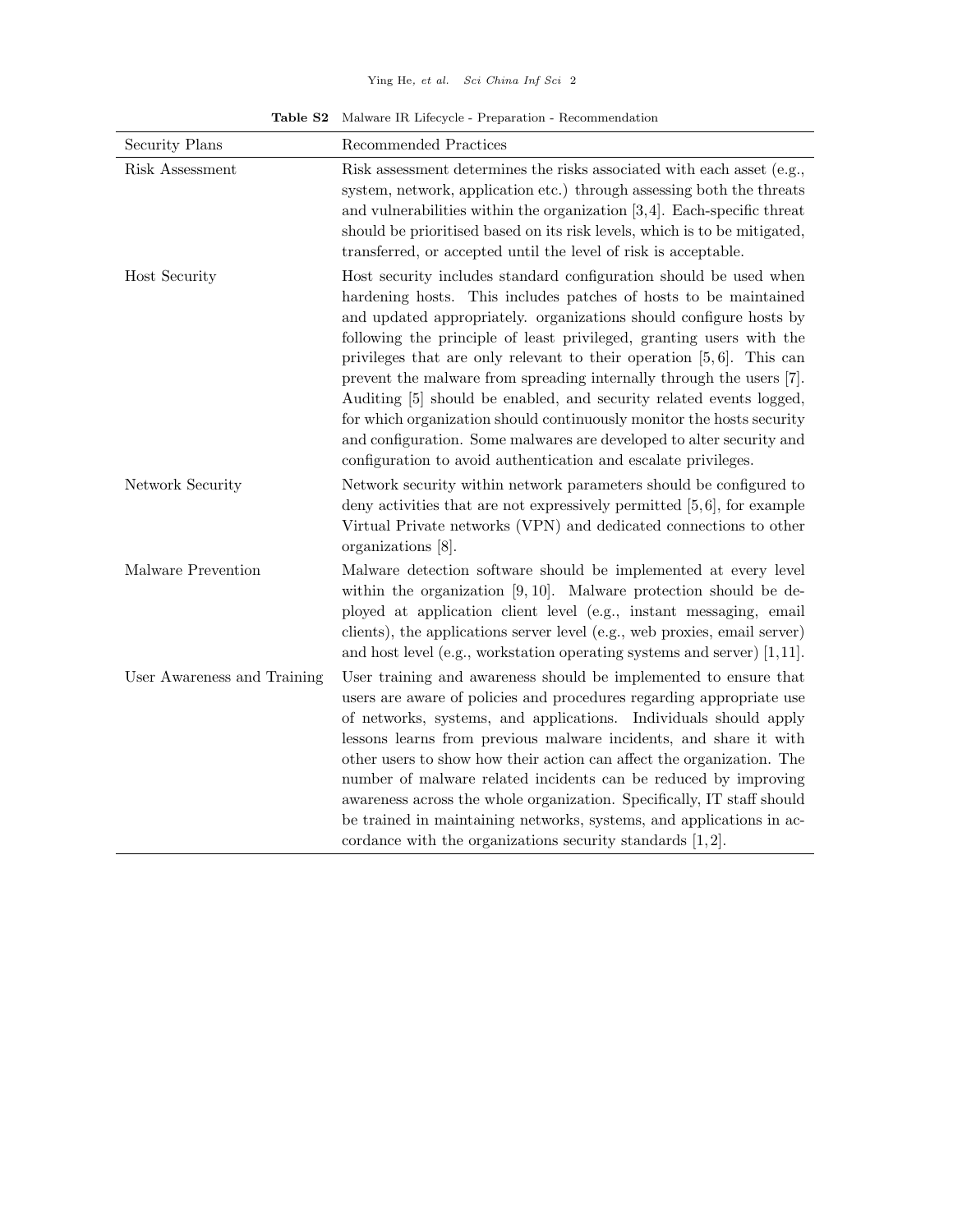**Table S3** Malware IR Lifecycle - Sources of Precursors and Indicators

| Source                                              | Description                                                                                                                                                                                                                                                                                                                                                                                                                                                                                                                                                                                                                                                                                                                                                 |
|-----------------------------------------------------|-------------------------------------------------------------------------------------------------------------------------------------------------------------------------------------------------------------------------------------------------------------------------------------------------------------------------------------------------------------------------------------------------------------------------------------------------------------------------------------------------------------------------------------------------------------------------------------------------------------------------------------------------------------------------------------------------------------------------------------------------------------|
| Antivirus and Antispam Soft-<br>ware                | Antivirus software generates alerts when detecting and preventing malware from in-<br>fecting hosts $\vert 1, 5, 6 \vert$ . Keeping signatures within the anti-virus software up to date<br>can help prevent malware. Antispam software will create an alert if any spam is<br>detected, preventing it from reaching the user' mailboxes. Spam is renowned for<br>containing malware and other malicious content. Therefore, organizations should<br>take any alerts from anti-spam software seriously as it could indicate potential attack<br>attempts.                                                                                                                                                                                                   |
| Intrusion Detection Prevention<br>System (IDPS)     | An IDPS [12] can be used to identify any suspicious events and record data in relation<br>to them. These include the date and time in which the attack was detected, the form<br>on attack, the source and destination IP address as well as the user name $[5, 6]$ .<br>The majority of IDPS tools work by identifying malicious activity through attack<br>signatures. It it important to keep the signatures up to date so that the newest<br>attacks can be detected. IDPS will produce a high volume of alerts daily, often<br>producing false positives that indicate malicious activity. IDPS alerts need to be<br>validated through crosschecking alters from other sources such as SIEM, SOC [13]<br>internally and $US/UK$ CERT [5,6] externally. |
| File Integrity Checking Soft-<br>ware               | File integrity checking software should be used to detect any changes made to file<br>names $[5,6]$ . It will obtain a cryptographic checksum for each assigned file via the use<br>of hashing algorithms. If the file is altered, the checksum will be recalculated to a new<br>checksum and will signify a change. There is a chance that the recalculated checksum<br>will remain the same and therefore cannot be identified, however probability of this<br>is extremely low. The changes within files can be detected by regularly recalculating<br>checksums and comparing them with previous values.                                                                                                                                                |
| Operating Systems, Services<br>and Application logs | An organization should check logs from the operating system, services and appli-<br>cations [1]. These logs may be of great value as they record which accounts were<br>accessed and what actions where performed. All systems within the organization<br>should have a required base line for logging, with an increased baseline level for more<br>critical systems. These logs can then be analyses by correlating all event information.<br>An alert can be generated depending on the event information issued and can be used<br>as an indicator for an incident $[5,6]$ .                                                                                                                                                                            |
| Network Device Logs                                 | Network device logs such as routers and firewalls are useful for the detecting pre-<br>cursors and indicators $[5,6]$ , though they are not typically used as a primary source.<br>organizations should configure these devices to log any blocked connection attempts.<br>However, these logs provide limited information regarding the nature of the activity.<br>These network devices are able to identify network trends as well as be being used in<br>event correlation with other devices [1].                                                                                                                                                                                                                                                      |
| Network Flows                                       | When hosts commutate, they create numerous sessions, one in particular being a<br>network flow $[1, 5, 6]$ . This information can be provided by routers and other net-<br>working devices. It can be used to identify indicators cause from malware by finding<br>anomalous network activities. There are standards for data flow formats including,<br>NetFlow, sFlow, and APFIX.                                                                                                                                                                                                                                                                                                                                                                         |
| New Vulnerabilities and Ex-<br>ploits               | Keeping up to date with information on new vulnerabilities and exploits could prevent<br>some incidents form occurring as well as assisting the detection and analysis of new<br>attacks [5,6]. The National Vulnerability Database (NVD) [14] contain information<br>on vulnerabilities. organization such as US CERT and UK CERT periodically provide<br>threat update information through briefings, web posting and emailing lists.                                                                                                                                                                                                                                                                                                                     |
| People Inside the organization                      | People from within the organization are to report any signs of an incident. They range<br>from users, system administrators, network administrators, security staff, and any<br>other people from within the organization who can report signs of an incident $ 1,2 $ .<br>organization should consider asking the staff who provide the incident related infor-<br>mation how confident they are in regards to the information accuracy. The addition<br>of this estimation alongside the information provided can help incident analysis, par-<br>tially when conflicting data in discovered.                                                                                                                                                             |
| People Outside the organiza-<br>tions               | An organization should take external malware incidents by people from other orga-<br>nizations seriously $ 1, 2 $ . For example, additional information about indicators may<br>be known by these external parties such unavailable services and defaced web pages.<br>organizations should implement a mechanism so that external parties can report in-<br>cidents that trained member of staff can monitor. This could be done by setting an<br>email address or phone number, configuring it to send messaged to the help desk.                                                                                                                                                                                                                         |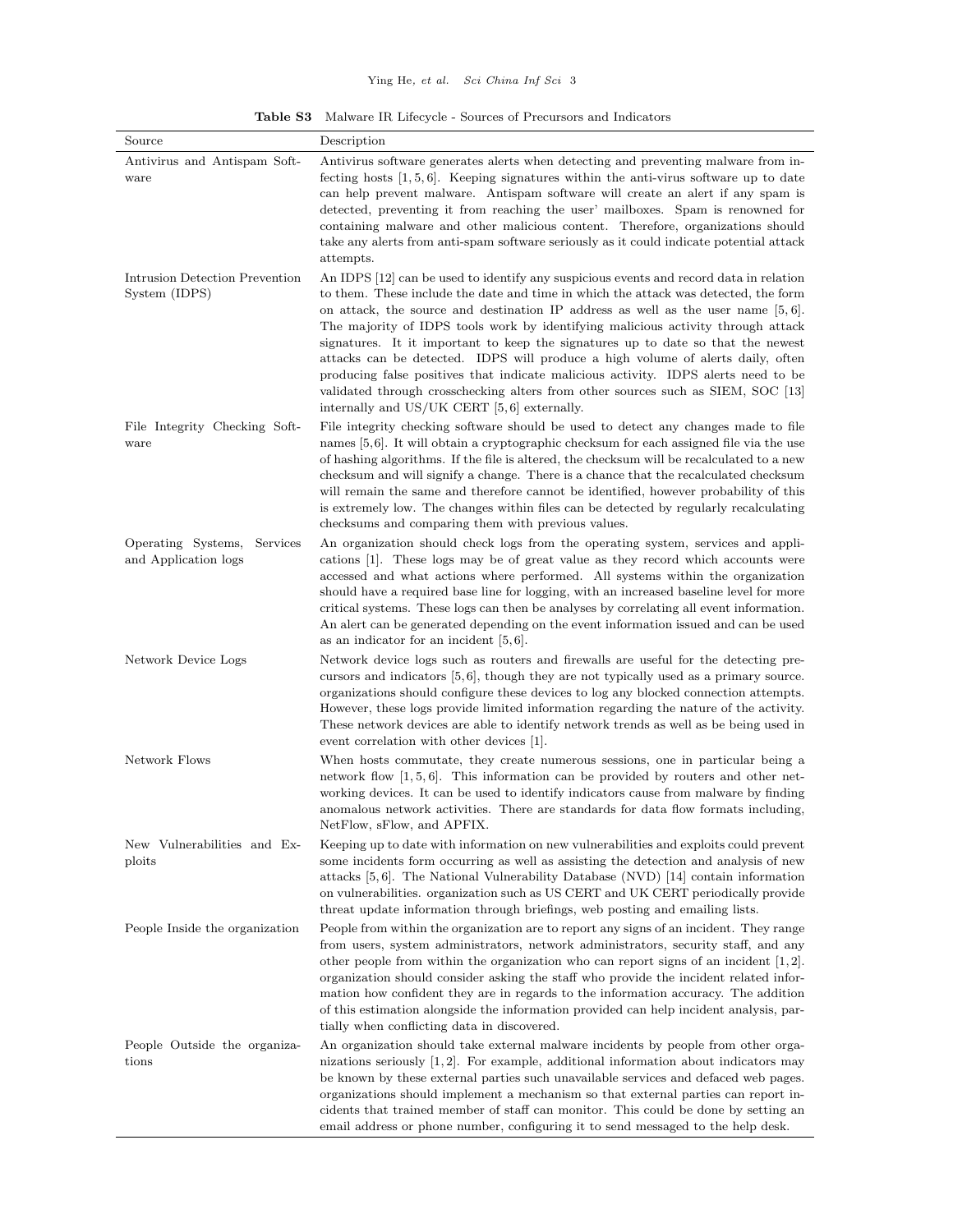| Recommendations                           | Description                                                                                                                                                                                                                                                                                                                                                                                                                                                                                                                                                                                                                                                                                   |
|-------------------------------------------|-----------------------------------------------------------------------------------------------------------------------------------------------------------------------------------------------------------------------------------------------------------------------------------------------------------------------------------------------------------------------------------------------------------------------------------------------------------------------------------------------------------------------------------------------------------------------------------------------------------------------------------------------------------------------------------------------|
| Profile Systems                           | Profile systems can help to identify changes in a system, by measuring the character-<br>istics of excepted activity. On a host, file integrity software could be used to derive<br>checksums for critical files $[1,2]$ . Profiling should be used in conjunction with other<br>detection techniques. Most profiling techniques have proven difficult when accurately<br>detecting incidents.                                                                                                                                                                                                                                                                                                |
| Understand<br>System Normal<br>Behaviours | The IR team should be familiar with their networks, systems and applications. Un-<br>derstanding normal behaviours, makes it easier to recognise abnormalities that could<br>be a result of a malware activities $[5,6]$ . The team can get a baseline knowledge of<br>normal behaviours through reviewing log entries and security alerts. Filtering should<br>be applied to condense the log to a reasonable size. To upstand the knowledge regard-<br>ing their logs, conducting frequent reviews is a must, and should allow the analysts<br>to notice trends and changes over time. Through these reviews, the analyst should<br>get an indicator of the sources that are more reliable. |
| Create a Log Retention Policy             | Malware incident are recorded in the IDPS, firewalls and application logs. The cre-<br>ation of a log retention policy should define the duration in which data will be main-<br>tained. These log entries can be helpful during the analysis of current attack as they<br>provide previous reconnaissance activity or previous incidents of a similar attack.<br>The organization's data retention policies and volume of data are some of the factors<br>that determine the length of time that these logs will be maintained $(1,2)$ .                                                                                                                                                     |
| Perform Event Correlation                 | There are numerous logs that can be used to capture incidents relating to malware,<br>each of which containing different types of data $[5,6]$ . The malwares source IP could<br>be contained within a firewall log; and users involved could be contained within an<br>application log. Network IDPS could help identify the targeted host. The hosts logs<br>can tell whether the attack has been successfull. Performing event correlation from<br>multiple sources [15, 16] can help determine whether particular incidents occurred.                                                                                                                                                     |
| Keep All Clocks Synchronised              | To keep all clocks synchronised among hosts, protocols such as Network Time Pro-<br>tocol (NTP) can be used. The synchronisation of clocks settings among devices will<br>make event correlation much easier. Having consistent timestamps within logs is<br>preferable when being used as evidence. For example, having numerous logs that<br>show an attack happened at the exact same time, rather than minutes or hours<br>apart $ 1, 2 $ .                                                                                                                                                                                                                                               |
| Maintain Knowledge Base                   | organizations should maintain a knowledge base so the incident handlers can reference<br>quickly while analysing an incident. The knowledge base can be in the form of a<br>simple databases, spreadsheets and text documents, all providing effective, flexible<br>and researchable mechanisms for when a team member needs to share data $[5, 6]$ .<br>The content should include precursor and indicator significance and validity with an<br>explanation of IDPS alerts, applications error codes and operating system entries.                                                                                                                                                           |
| Internet Search Engines                   | There are numerous sources on internet search engines $[1,2]$ that provide information<br>regarding unusual activity as a result of malware. An analyst can identify the most<br>common ports that attackers use when attempting to infect systems with malware.                                                                                                                                                                                                                                                                                                                                                                                                                              |
| Seek Assistance from Other<br>Sources     | The IR team may be unable to fully determine the cause and nature of a piece of mal-<br>ware. They should seek assistance by consulting internal resources (e.g. information<br>security staff) and external sources (e.g., US-CERT $[5,6]$ , other CSIRTs, contractors<br>with IR expertise).                                                                                                                                                                                                                                                                                                                                                                                                |

**Table S4** Malware IR Lifecycle - Detection and Analysis Recommendations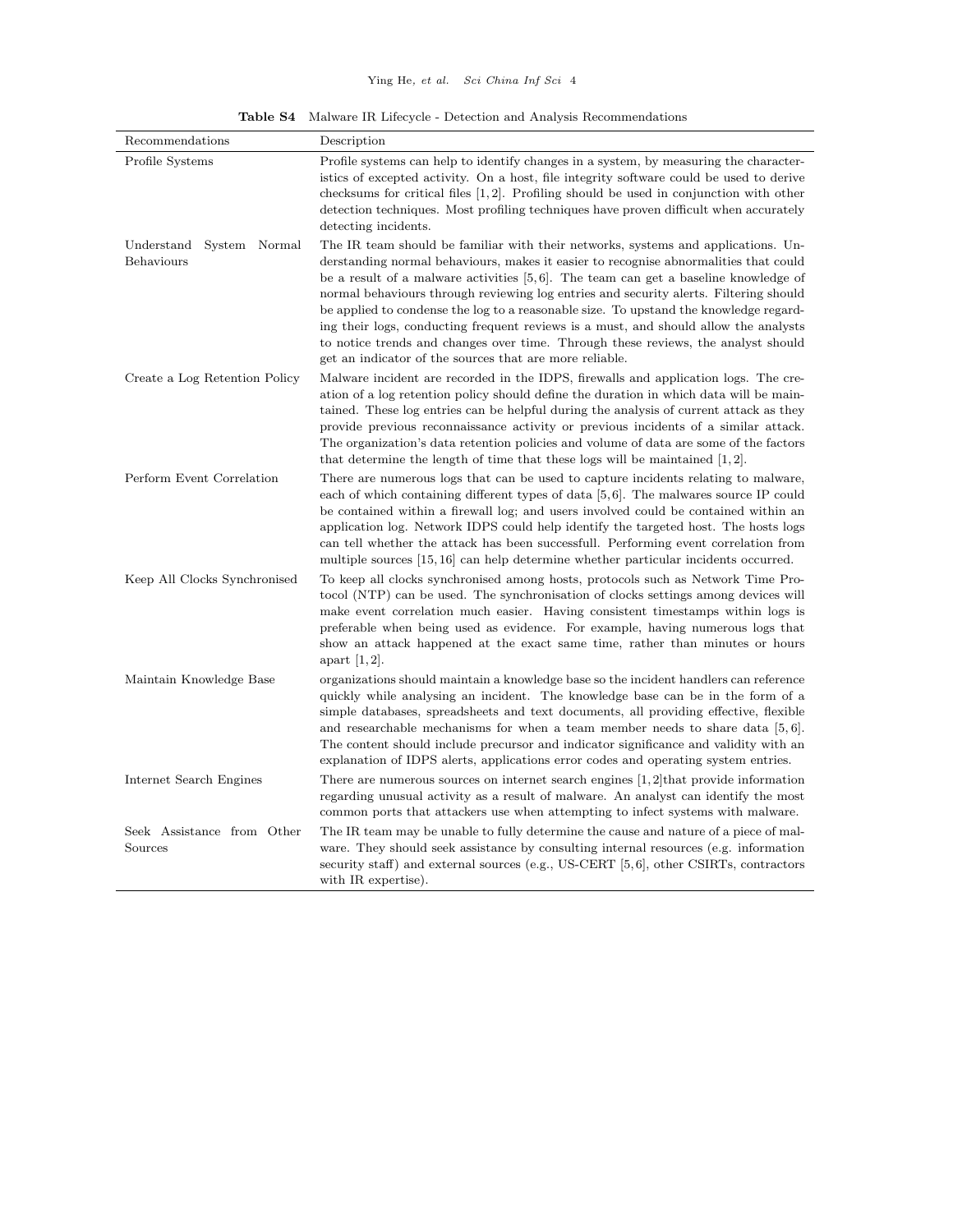Table S5 listed the Preparation actions when defending against crypto-jacking. Table S6 listed the common sources where the malware precursors and indicators are collected from in regards to Crypto-jacking. Table S7 listed the detection and analysis recommendations in regards to Crypto-jacking.

| Preparation List                               | Rationale                                                                                                                                                                                                                                                                                                                                                                                                                                                                                         |
|------------------------------------------------|---------------------------------------------------------------------------------------------------------------------------------------------------------------------------------------------------------------------------------------------------------------------------------------------------------------------------------------------------------------------------------------------------------------------------------------------------------------------------------------------------|
| Contact Information                            | Unlike other malware incidents, the help desk team play an important<br>role in the detection of crypto-jacking. Crypto-jacking causes lack in<br>computing power, which means, if service-providing organization such<br>as the NHS are infected, they will receive complaints from customers<br>about the lack of performance. Help desk team will be trained to un-<br>derstand this could be an indicator of crypto-jacking and will therefore<br>need all the necessary contact information. |
| On and Off Hour Contact                        | Crypto-jacking malware can be developed to only be active during<br>off-hour time. Therefore, off hour communication is also required.                                                                                                                                                                                                                                                                                                                                                            |
| <b>Ticket Tracking Systems</b>                 | To log the malware investigation information, especially the lack in<br>computing power to be further investigated                                                                                                                                                                                                                                                                                                                                                                                |
| <b>Additional Workstations</b>                 | Unlike other malwares, crypto-jacking has the ability to physically<br>damage devices due to the excessive computing power [11]. Therefore,<br>organizations should consider purchasing additional workstations in<br>case of a crypto-jacking attack.                                                                                                                                                                                                                                            |
| Digital Forensic Tools                         | The organization will need forensic softwares and hardwares to analyse<br>networks and systems for excessive resource use.                                                                                                                                                                                                                                                                                                                                                                        |
| Port Listings                                  | organizations should look into common attack vectors use by crypto-<br>jackers that require the use of ports. The security of these ports should<br>then be strengthened to prevent the attack vector.                                                                                                                                                                                                                                                                                            |
| Network Diagrams and Criti-<br>cal Assets List | This will allow the organization to identify the key assets that may be<br>affected by crypto-jacking malware. With this information they can<br>strengthen the system in a way that targets crypto-jacking [11].                                                                                                                                                                                                                                                                                 |
| <b>Current Baselines</b>                       | The organization should understand the current baselines of their sys-<br>tem and network in order to acknowledge an increase in resource usage.<br>This is essential for critical systems as they are targeted by crypto-<br>jacking malware more often.                                                                                                                                                                                                                                         |
| Clean OS and Application In-<br>stallations    | As crypto-jacking malware can physically damage machines, organi-<br>zations should have clean copies of operating systems and application<br>installation in the case damaged machines need to be replaced and<br>restored back to its current state.                                                                                                                                                                                                                                            |

**Table S5** Crypto-jacking: Preparation [5, 6, 11]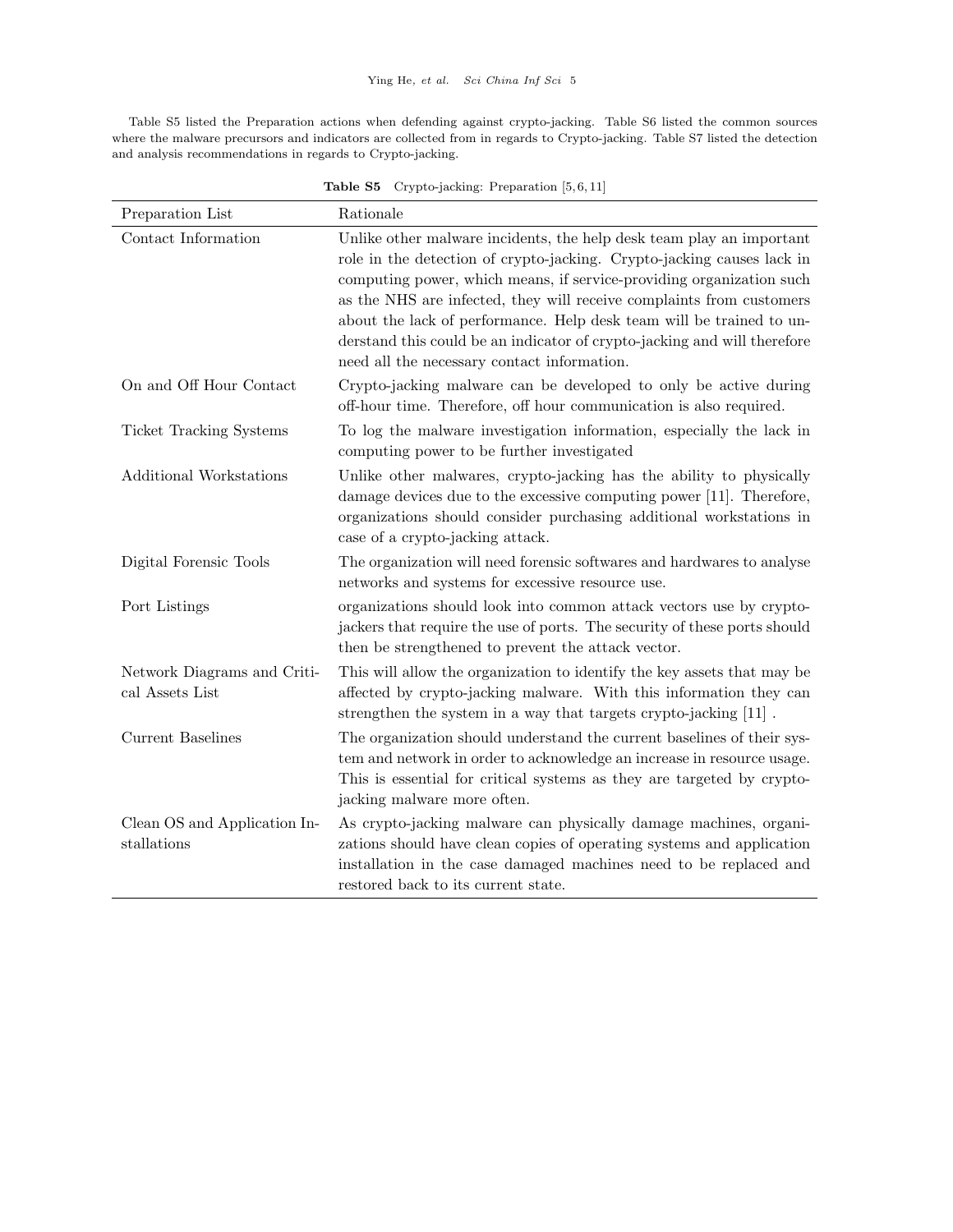|  |  | <b>Table S6</b> Crypto-jacking: Sources of Precursors and Indicators |  |
|--|--|----------------------------------------------------------------------|--|
|--|--|----------------------------------------------------------------------|--|

| Source                               | Description                                                                                                                                                                                                                                                                                                                                                                                                                                 |
|--------------------------------------|---------------------------------------------------------------------------------------------------------------------------------------------------------------------------------------------------------------------------------------------------------------------------------------------------------------------------------------------------------------------------------------------------------------------------------------------|
| Antivirus and Antispam Soft-<br>ware | Anti-virus and anti-spam software allows the operator to detect and remove a poten-<br>tially unwanted program before it can do any damage. For example, it can detect<br>and prevent the malicious email from arriving at the victim's inbox in the first place.                                                                                                                                                                           |
| <b>Blacklist for Websites</b>        | organizations should incorporate publicly available blacklists for websites that include<br>malicious JavaScript from CTI sources, so that they remain safer when browsing the<br>internet.                                                                                                                                                                                                                                                 |
| Network Monitoring                   | An easy way of detecting crypto-jacking malware indicators is through network mon-<br>itoring. Liliberete identified that networking perimeter monitoring that reviews all<br>web traffic has a better chance of detecting crypto-miners [17]. The majority of net-<br>work monitoring tools are able to specific exactly which machine has been infected<br>through the use of abnormal spikes within the web traffic.                     |
| Web Server Monitoring                | organization should also check for indicators within their frequently visited websites,<br>monitoring for signs of crypto-jacking code and visual changes to the content [11].<br>organizations should not only check for indicators within their websites, but also the<br>web-servers [17]. The analysts should look for the indicators within webserver and<br>pages that can be identified by monitoring the content for abnormalities. |
| Help Desk Monitoring                 | For crypto-jacking malware, a spike in complaints about slow computer performance<br>could be the first indicator that an infection has occurred [11]. The overheating<br>of machines is common during crypto-jacking, and should therefore be used as an<br>indicator of attack.                                                                                                                                                           |
| Performance Management Sys-<br>tem   | Crypto-jacking developers have discovered a sophisticated way to bypass the detection<br>by employees. This is by designing the malware to remain inactive during peak times<br>(office hours), and to start crypto-mining as soon as business hours were over. The<br>performance management system can raise the alarm by highlighting the fact that<br>computer resources were being used during non-business hours [17].                |

|  |  | <b>Table S7</b> Crypto-jacking: Detection and Analysis Recommendations |  |
|--|--|------------------------------------------------------------------------|--|
|  |  |                                                                        |  |

| Recommendations                                    | Description                                                                                                                                                                                                                                                                       |
|----------------------------------------------------|-----------------------------------------------------------------------------------------------------------------------------------------------------------------------------------------------------------------------------------------------------------------------------------|
| Keep Software and Operating<br>Systems Up to Date  | Make sure the software and operating systems are up to date. This can prevent the<br>potential attackers from exploiting the known system weaknesses or vulnerabilities.                                                                                                          |
| Enforce Appropriate Privilege<br>Policies          | Stop using default usernames and passwords and enforce strong password policy.<br>Regularly review user accounts and verify that users have the right need for those<br>privileges. Restrict general user accounts from performing administrative functions<br>$\left[18\right].$ |
| Whitelist Applications                             | Use application white listing to prevent nonauthorized applications from been exe-<br>cuted automatically [19].                                                                                                                                                                   |
| Avoid Downloading Files from<br>Untrusted Websites | Avoid downloading files from untrusted websites [19]. An authentic website certificate<br>needs to be verified when downloading files from a unfamiliar website.                                                                                                                  |
| Understand Normal CPU Be-<br>haviours              | The IR team should continuously monitor systems and train their staff to recognise<br>any abnormal CPU behaviours on computer systems, mobile devices, and network<br>servers [18]. The team should be able to investigate noticeable degradation in com-<br>puter performance.   |
| Disable Unnecessary Services                       | The IR team should review all running services and disable those that are unnec-<br>essary for businesses. Disabling or blocking some services may create problems by<br>obstructing access to files, data, or devices.                                                           |
| Uninstall Unused Software                          | Review installed software applications and remove those that are not needed for<br>businesses. These unnecessary applications can provide opportunities for potential<br>attackers to exploit a system.                                                                           |
| Validate Inputs                                    | Perform input validation on internet-facing web server and web applications to mit-<br>igate injection (e.g. Crypto-jacking) attacks. Disable JavaScript execution on web<br>browsers. For Microsoft Internet Explorer, enable the cross-site scripting filter $[11,17]$ .        |
| Install Firewalls                                  | Firewall can be used to prevent certain types of attacks by blocking malicious traffic<br>researching computer systems. It can also restrict unnecessary outbound communi-<br>cations. Also make sure the firewall is properly configured as specified in the manual.             |